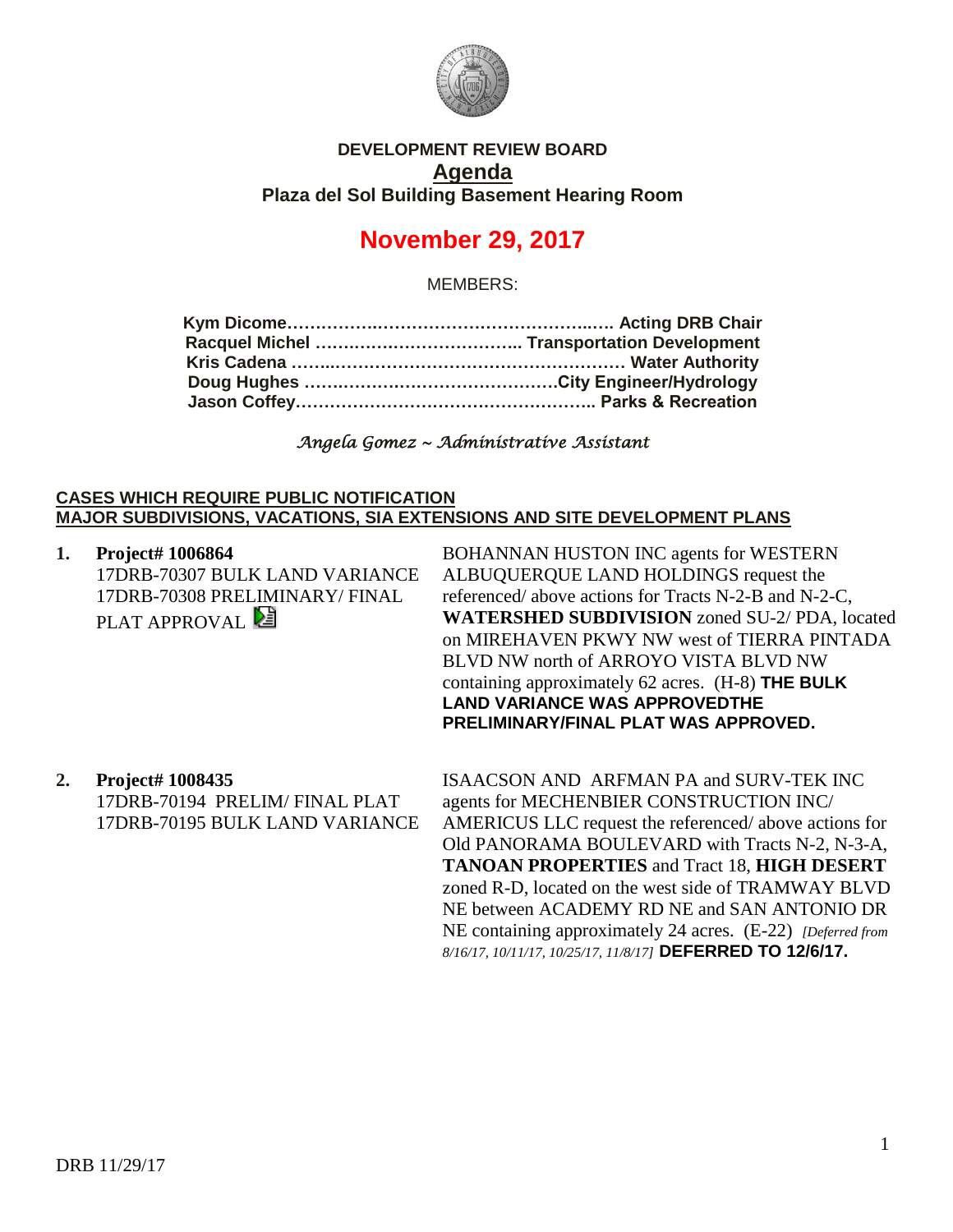**3. Project# 1000032** 17DRB-70317 AMENDMENT TO PRELIMINARY PLAT

RED SHAMROCK 4, LLC agent(s) for RED SHAMROCK 4, LLC request(s) the above action(s) for all or a portion of Lot(s) 1-9, **COORS PAVILION** zoned SU-3, located on COORS BLVD NW BETWEEN ST JOSEPHS NW AND WESTERN TRAIL NW containing approximately 21 acre(s). (G-11) **THE AMENDED PRELIMINARY PLAT WAS APPROVED. THIS AMENDMENT DOES NOT EXTEND THE EXPIRATION DATE OF THE ALREADY APPROVED PRELIMINARY PLAT.**

**4. Project# 1002445** 17DRB-70316 MINOR - PRELIMINARY/ FINAL PLAT APPROVAL **E** 

**5. Project# 1006201** 17DRB-70318 MINOR - FINAL PLAT APPROVAL<sup>E</sup>

TIERRA WEST LLC agent(s) for FOOT HILLS PARTNERS LTD C/O ALLIANCE TAV ADVISORS request(s) the above action(s) for all or a portion of Block(s) 88, **SNOW HEIGHTS SUBDIVISION** zoned C-2, located on MENAUL AND JUAN TABO containing approximately 8.6019 acre(s). (H-21) **THE PRELIMINARY /FINAL PLAT WAS APPROVED WITH FINAL SIGN OFF DELEGATED TO TRANSPORTATION AND TO PLANNING.**

BOHANNAN HUSTON INC agent(s) for SC3 DEVELOPMENT request(s) the above action(s) for all or a portion of Lot(s) D, **BULK LAND PLAT FOR MESA DEL SOL INNOVATION PARK II** zoned PC, located on NW CORNER OF HAWKING DR AND CRICK AVE containing approximately 80 acre(s). (Q-16) **FINAL PLAT WAS APPROVED.**

**6. Project# 1011195** 17DRB-70319 MINOR - PRELIMINARY/ FINAL PLAT APPROVAL **E** 

ARCH & PLAN LAND USE CONSULTANTS agent(s) for 7209 CENTRAL NE LLC request(s) the above action(s) for all or a portion of Lot(s) 1-13, Block(s) 2, **LA MESA SUBDIVISION** zoned C-2, located on CENTRAL AVE NE BETWEEN ALCAZAR ST AND CHAMA ST containing approximately 1.27 acre(s). (K-19) **THE PRELIMINARY/FINAL PLAT WAS APPROVED WITH FINAL SIGN OFF DELEGATED TO PLANNING.**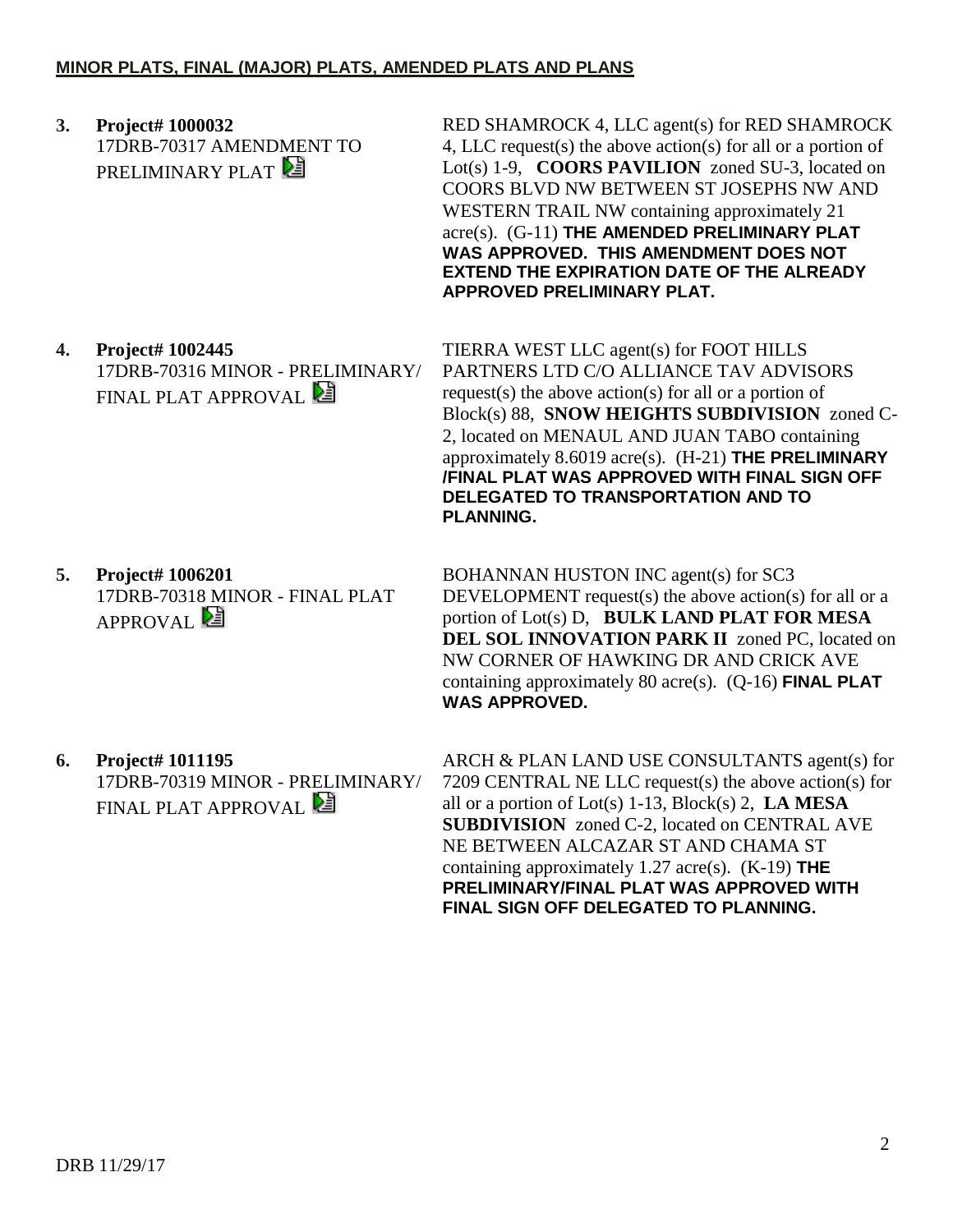- **7. Project# 1011428** 17DRB-70320 MINOR - PRELIMINARY/ FINAL PLAT APPROVAL
- **8. Project# 1005237** 17DRB-70291 MINOR - PRELIMINARY/

**FINAL PLAT APPROVAL** 

**9. Project# 1001623** 17DRB-70312 VACATE PVT E'MENT 17DRB-70313 MINOR - PRELIMINARY/ FINAL PLAT APPROVAL

ARCH + PLAN LAND USE CONSULTANTS agent(s) for GWENDOLYN MCKELLER request(s) the above action(s) for all or a portion of  $Lot(s)$  D & E, Block(s) E, **KIRTLAND ADDN Unit(s) 2,** zoned R-1, located on 1736 SPENCE AVE SE containing approximately .3782 acre(s). (M-15) **THE PRELIMINARY/FINAL PLAT WAS APPROVED WITH FINAL SIGN OFF DELEGATED TO PLANNING FOR UTILITY SIGNATURES AND AGIS DXF.**

HIGH MESA CONSULTING GROUP agents for MARK 3S INC request the referenced/ above actions for all or a portion of Tracts A & B, **MARK3S HOLLY DEVELOPMENT** and Lots 6-9, Block 20, Tract 3 Unit 3, **NORTH ALBUQUERQUE ACRES** zoned SU-2, located on HOLLY AVE NE between VENTURA ST NE and HOLBROOK ST NE containing approximately 4.8 acres. (C-20) ) *[Deferred from 11/16/17]* **THE PRELIMINARY/FINAL PLAT WAS APPROVED WITH FINAL SIGN OFF DELEGATED TO THE WATER AUTHORITY AND TO PLANNING.**

WAYJOHN SURVEYING INC agent(s) for 3700 ELLISON LLC request(s) the above action(s) for all or a portion of Lot(s) G-2A-1-A, **SEVEN BAR RANCH** zoned SU-1, located on ELLISON DRIVE NW BETWEEN COORY BY-PASS NW AND ALAMEDA BLVD NW containing approximately 5.0849 acre(s). (A-14) *[Deferred from 11/16/17]* **THE VACATION WAS APPROVED AS SHOWN ON EXHIBIT B IN THE PLANNING FILE PER SECTION 14-14-7-2(A) (1) AND (B) (1)(3) OF THE SUBDIVISION ORDINANCE. THE PRELIMINARY/FINAL PLAT WAS APPROVED WITH FINAL SIGN OFF DELEGATED TO PLANNING FOR AMAFCA SIGNATURE.**

### **10. Project# 1010327**

17DRB-70294 VACATE PVT E'MENT 17DRB-70295 MINOR - PRELIMINARY/ FINAL PLAT APPROVAL

SURV-TEK INC agent(s) for 4404 MCLEOD, LLC request(s) the above action(s) for all or a portion of  $Lot(s)$  1-A AND 2, **NORRIS AND MARGARET PENNY ADDITION** zoned M-1, located on PAN AMERICAN FREEWAY BETWEEN MCLEOD AND BOGAN NE containing approximately 4.91 acre(s). (F-17) *[Deferred on 11/1/17, 11/16/17]* **DEFERRED TO 12/13/17.**